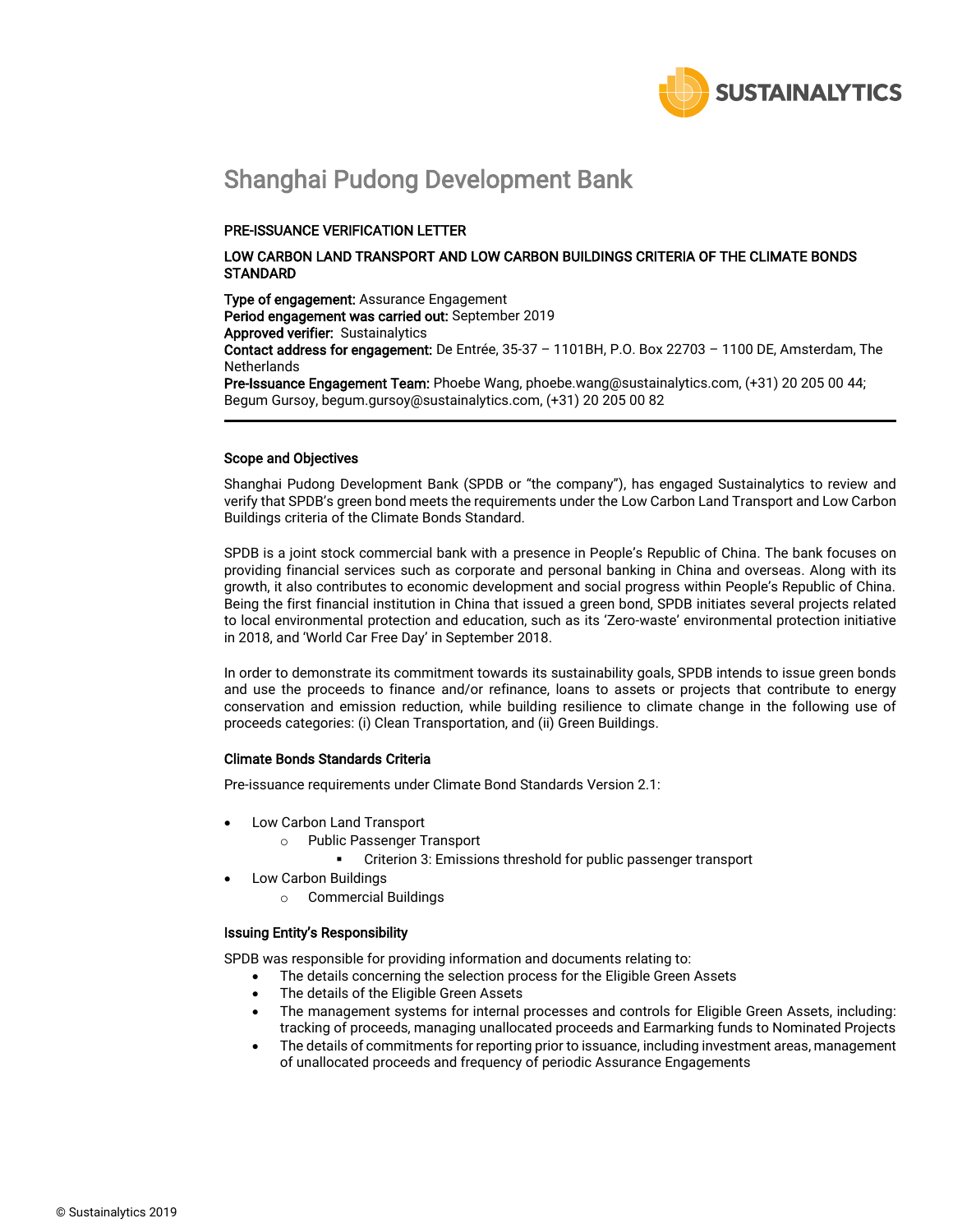#### Independence and Quality Control

Sustainalytics, a leading provider of ESG and corporate governance research and ratings to investors, conducted the verification of SPDB's green bond, issued to finance Nominated Projects, and provided an independent opinion informing SPDB as to the conformance of the green bond with the Pre-Issuance requirements, and Low Carbon Land Transport and Low Carbon Buildings criteria of the Climate Bonds Standard.

Sustainalytics has relied on the information and the facts presented by SPDB. Sustainalytics is not responsible if any aspect of the Eligible Green Assets referred to in this opinion including estimates, findings, opinions, or conclusions are incorrect. Thus, Sustainalytics shall not be held liable if any of the information or data provided by SPDB management and used as a basis for this assessment were not correct or complete.

Sustainalytics makes all efforts to ensure the highest quality and rigor during its assessment process and enlisted its Sustainability Bonds Review Committee to provide oversight over the assessment of the bond.

#### Verifier's Responsibility

The work undertaken as part of this engagement included conversations with relevant SPDB employees and review of relevant documentation to confirm the green bond's conformance with the Climate Bonds Certification Pre-Issuance Requirements, which include:

- Conformance of SPDB's green bond with the Climate Bonds Standard Version 2.1;
- Conformance with the Technical Criteria on Low Carbon Land Transport and Low Carbon Buildings
- Conformance with the Internal Processes & Controls requirements
- Conformance with Reporting Prior to Issuance requirements

#### Basis of the Opinion

Sustainalytics conducted the verification in accordance with the Climate Bond Standard Version 2.1 and with International Standard on Assurance Engagements 3000 – Assurance Engagements other than Audits or Reviews of Historical Information.

Sustainalytics planned and performed the verification by obtaining evidence and other information and explanations that Sustainalytics considers necessary to give limited assurance that the Green Bond Framework of Shanghai Pudong Development Bank (SPDB) meets the requirements of the Climate Bond Standard. Upon reviewing evidence and other information, Sustainalytics is of the opinion that SPDB will ensure compliance with Climate Bond Standard requirements.

#### **Conclusion**

With its Green Bond Framework, Shanghai Pudong Development Bank (SPDB) intends to finance clean transportation and green building projects that have an overall positive impact on the environment and promote the transition to a low carbon and climate resilient economy. Based on the limited assurance procedures conducted of SPDB's Green Bond Framework under the, Low Carbon Land Transport and Low Carbon Buildings criteria of the Climate Bonds Standard, nothing has come to Sustainalytics' attention that causes us to believe that, in all material aspects, SPDB's green bond is not in conformance with the Climate Bond Standard's Pre-Issuance Requirements.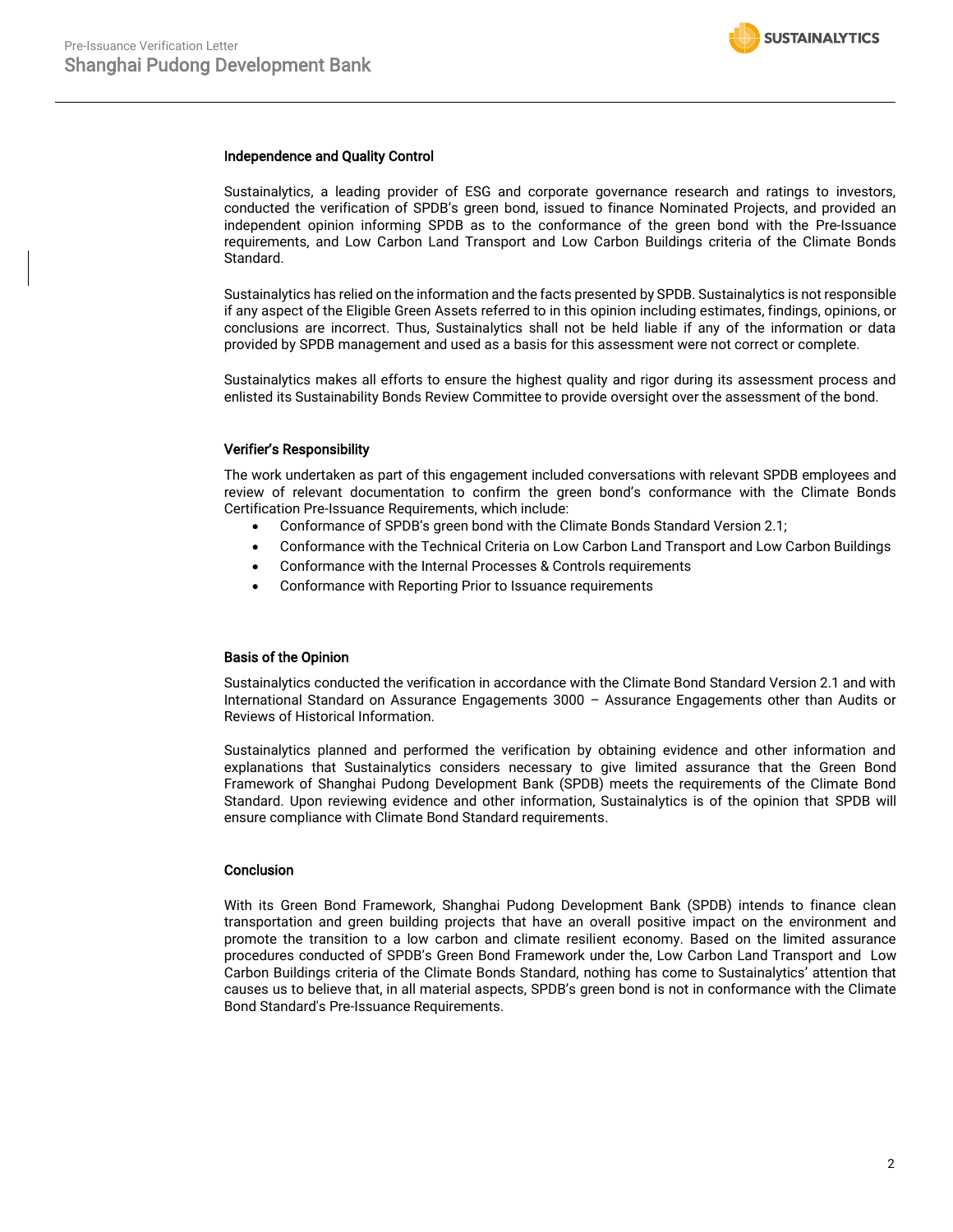

# Schedule 2A: Pre-Issuance General Requirements

| 1.1 Statement on the environmental objectives of the bond                                                                           |
|-------------------------------------------------------------------------------------------------------------------------------------|
| 1.2 Confirmation that Nominated Projects and Assets meet the Climate<br>Bonds criteria                                              |
| 1.3 Document a list of Nominated Projects and Assets                                                                                |
| 1.4 Confirmation that Nominated Projects and Assets will not be<br>nominated to other Climate Bonds                                 |
| 1.5 Confirmation that Net Proceeds of the Green Bond shall not be<br>greater than the value of the Nominated Projects and Assets    |
| 2.1.1 Tracking of proceeds                                                                                                          |
|                                                                                                                                     |
| 2.1.2 Managing of unallocated proceeds                                                                                              |
| 2.1.3 Earmarking funds to Nominated Projects and Assets                                                                             |
| 3.1.1 Investment area of Nominated Projects and Assets                                                                              |
| 3.1.2 Intended types of temporary investments for the management of<br>unallocated proceeds                                         |
| 3.1.3 Approach of Verifier                                                                                                          |
| 3.1.4 Whether periodic Assurance Engagement will be undertaken, and<br>the expected frequency of any periodic Assurance Engagements |
|                                                                                                                                     |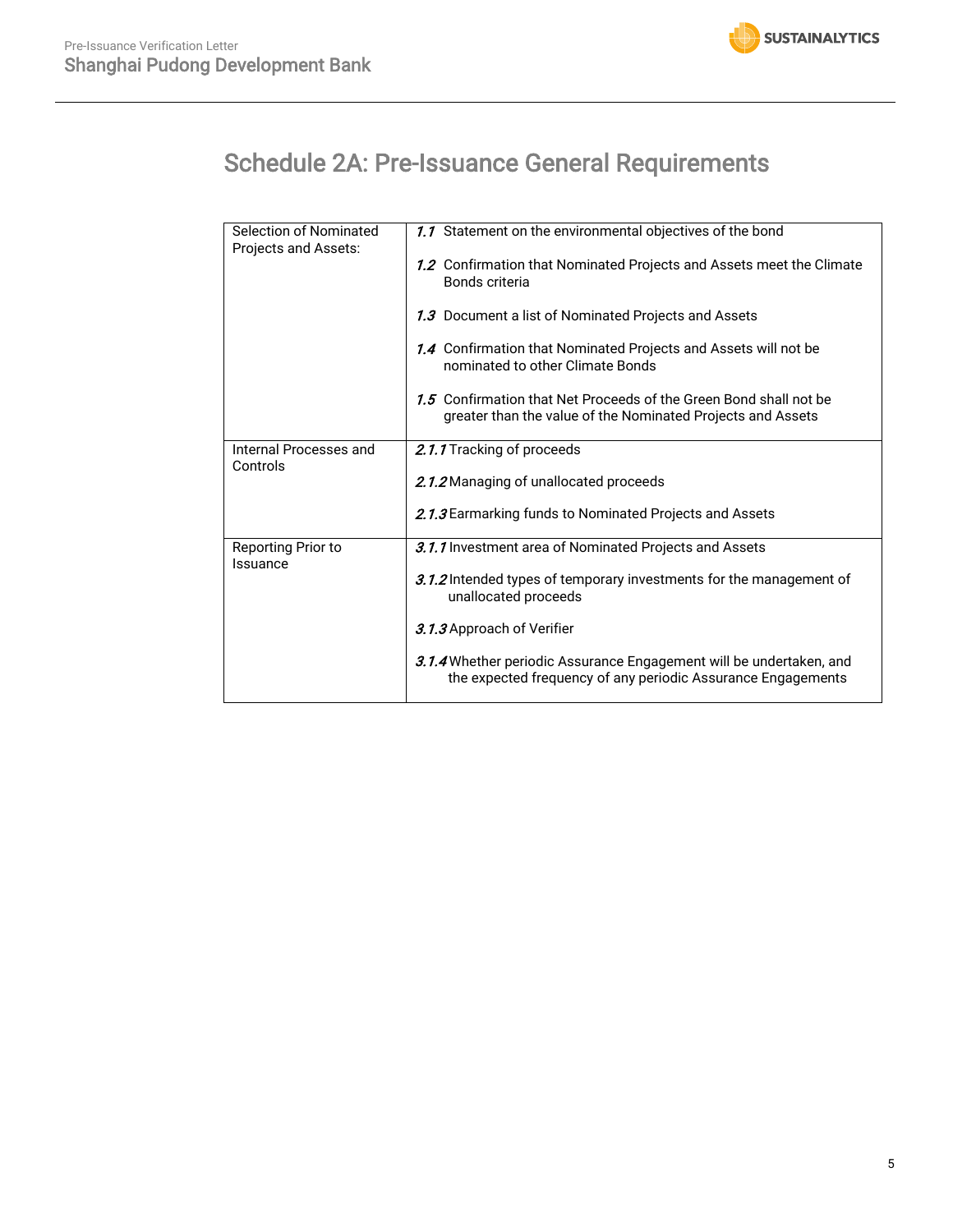# Schedule 2B: Conformance to the Pre-Issuance **Requirements**

| <b>Procedure Performed</b>                                                                          | <b>Factual Findings</b>                                                                                                                                                                                                                                                                                                                                                                                                                        | <b>Error</b> or<br><b>Exceptions</b><br>Identified |
|-----------------------------------------------------------------------------------------------------|------------------------------------------------------------------------------------------------------------------------------------------------------------------------------------------------------------------------------------------------------------------------------------------------------------------------------------------------------------------------------------------------------------------------------------------------|----------------------------------------------------|
| Verification of<br>requirements specified<br>under Selection of<br>Nominated Projects and<br>Assets | 1.1 The objective of the bond is to primarily use proceeds<br>to finance or refinance Eligible Green Assets that<br>contribute to energy conservation and emission<br>reduction, while building resilience to climate change<br>in China.                                                                                                                                                                                                      | None                                               |
|                                                                                                     | 1.2 The Nominated Projects and Assets meet the (i) Low<br>Carbon Land Transport, and (ii) Low Carbon<br>Buildings criteria of the Climate Bond Standard.                                                                                                                                                                                                                                                                                       |                                                    |
|                                                                                                     | 1.3 The Nominated Projects and Assets include:<br>New construction of buildings which obtained or<br>expect to obtain green building certifications of<br>the following standards: (i) Chinese Green<br><b>Building Evaluation Label - 3 Stars</b><br>Purchase and construction of infrastructure<br>related to electrified railway traffic, urban rail<br>transit, electrified transport, such as public<br>electric buses and electric taxis |                                                    |
|                                                                                                     | 1.4 SPDB's management confirms that the projects shall<br>not be nominated to other Climate Bonds.                                                                                                                                                                                                                                                                                                                                             |                                                    |
|                                                                                                     | 1.5 SPDB's management confirms that the net proceeds<br>of the bond shall not be greater than the value of the<br>projects.                                                                                                                                                                                                                                                                                                                    |                                                    |
| Verification of<br>requirements specified<br>under Internal Processes<br>and Controls               | 2.1.1 SPDB's management confirms that proceeds will be<br>segregated and tracked in a systematic manner and<br>will be exclusively used to finance Nominated<br>Projects.                                                                                                                                                                                                                                                                      | None                                               |
|                                                                                                     | 2.1.2 SPDB's management confirms that unallocated<br>proceeds will be invested in money market<br>instruments with good credit rating and market<br>liquidity.                                                                                                                                                                                                                                                                                 |                                                    |
|                                                                                                     | 2.1.3 SPDB's management has confirmed that the<br>proceeds from the bond will be recorded in an<br>independent register and tracked internally through a<br>formal internal process.                                                                                                                                                                                                                                                           |                                                    |
| Verification of<br>requirements specified<br>under Reporting Prior to<br>Issuance                   | 3.1.1 SPDB's management confirms that the proceeds of<br>the transaction will primarily be used to Eligible Green<br>Assets related to Clean Transportation and Green<br>Buildings, including (i) New constructions of<br>buildings which obtained or expect to obtain green<br>building certifications, and (ii) Purchase and<br>construction of infrastructure related to electrified                                                        | None                                               |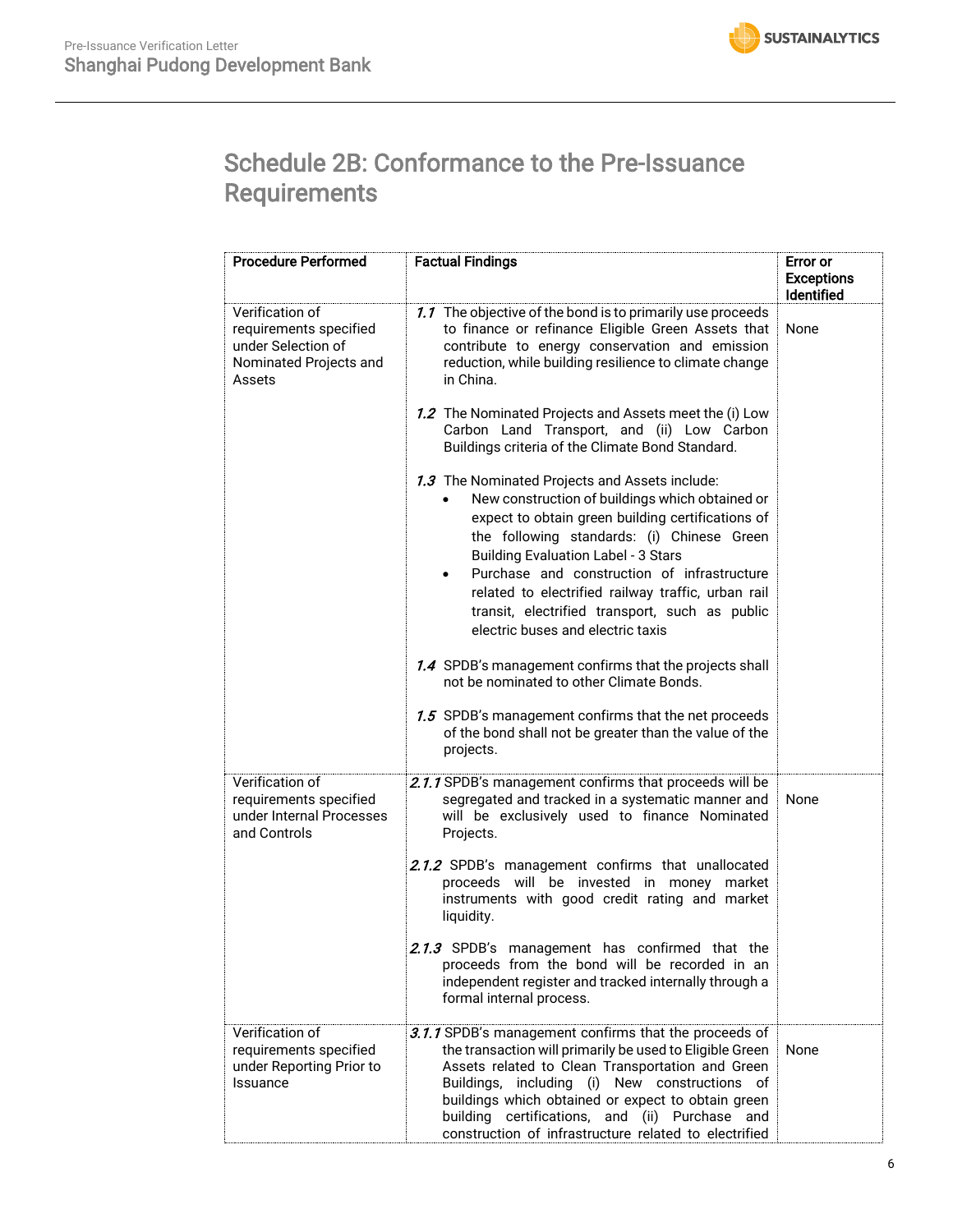

| railway traffic, urban rail transit, electrified transport,<br>such as public electric buses and electric taxis.                                                                                                                                                                                                   |  |
|--------------------------------------------------------------------------------------------------------------------------------------------------------------------------------------------------------------------------------------------------------------------------------------------------------------------|--|
| 3.1.2 SPDB's management confirms that unallocated<br>proceeds shall be invested in money market<br>instruments with good credit rating and market<br>liquidity.                                                                                                                                                    |  |
| 3.1.3 The bond's offer letter confirms that an approved<br>third-party verifier has been appointed to confirm the<br>bond's conformance with pre-issuance requirements<br>of the Low Carbon Land Transportation and Low<br>Carbon Buildings criteria of the Climate Bonds<br>Standard.                             |  |
| <b>3.1.4</b> The bond's offer letter confirms that an approved<br>third-party verifier will conduct post-issuance<br>assurance exercise within a year's time to reaffirm<br>conformance of the bond with the Low Carbon Land<br>Transportation and Low Carbon Buildings criteria of<br>the Climate Bonds Standard. |  |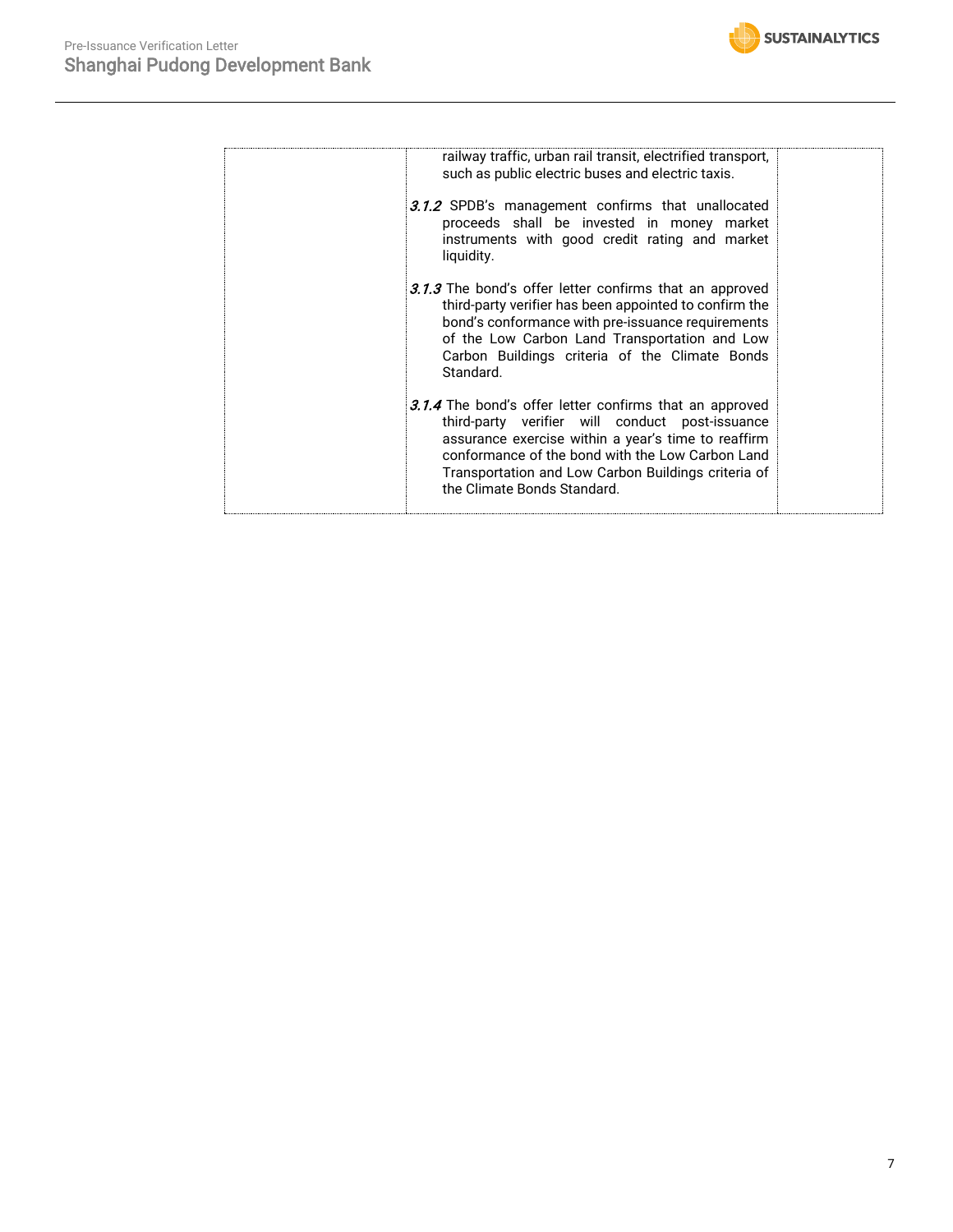### Disclaimer

© Sustainalytics 2019. All rights reserved.

The intellectual property rights to the information contained herein is vested exclusively in Sustainalytics. No part of this deliverable may be reproduced, disseminated, comingled, used to create derivative works, furnished in any manner, made available to third parties or published, parts hereof or the information contained herein in any form or in any manner, be it electronically, mechanically, through photocopies or recordings without the express written consent of Sustainalytics.

As the information herein is based on information made available by the issuer, the information is provided "as is" and, therefore Sustainalytics does not warrant that the information presented in this deliverable is complete, accurate or up to date, nor assumes any responsibility for errors or omissions and Sustainalytics will not accept any form of liability for the substance of the deliverable and/or any liability for damage arising from the use of this deliverable and/or the information provided in it. Any reference to third party names is for appropriate acknowledgement of their ownership and does not constitute a sponsorship or endorsement by such owner.

Nothing contained in this deliverable shall be construed as to make a representation or warranty on the part of Sustainalytics, express or implied, regarding the advisability to invest in companies, selection of projects or make any kind of business transactions. It shall not be construed as an investment advice (as defined in the applicable jurisdiction), nor be interpreted and construed as an assessment of the issuer's economic performance, financial obligations nor its creditworthiness.

The issuer is fully responsible for certifying and ensuring the compliance with its commitments, for their implementation and monitoring.